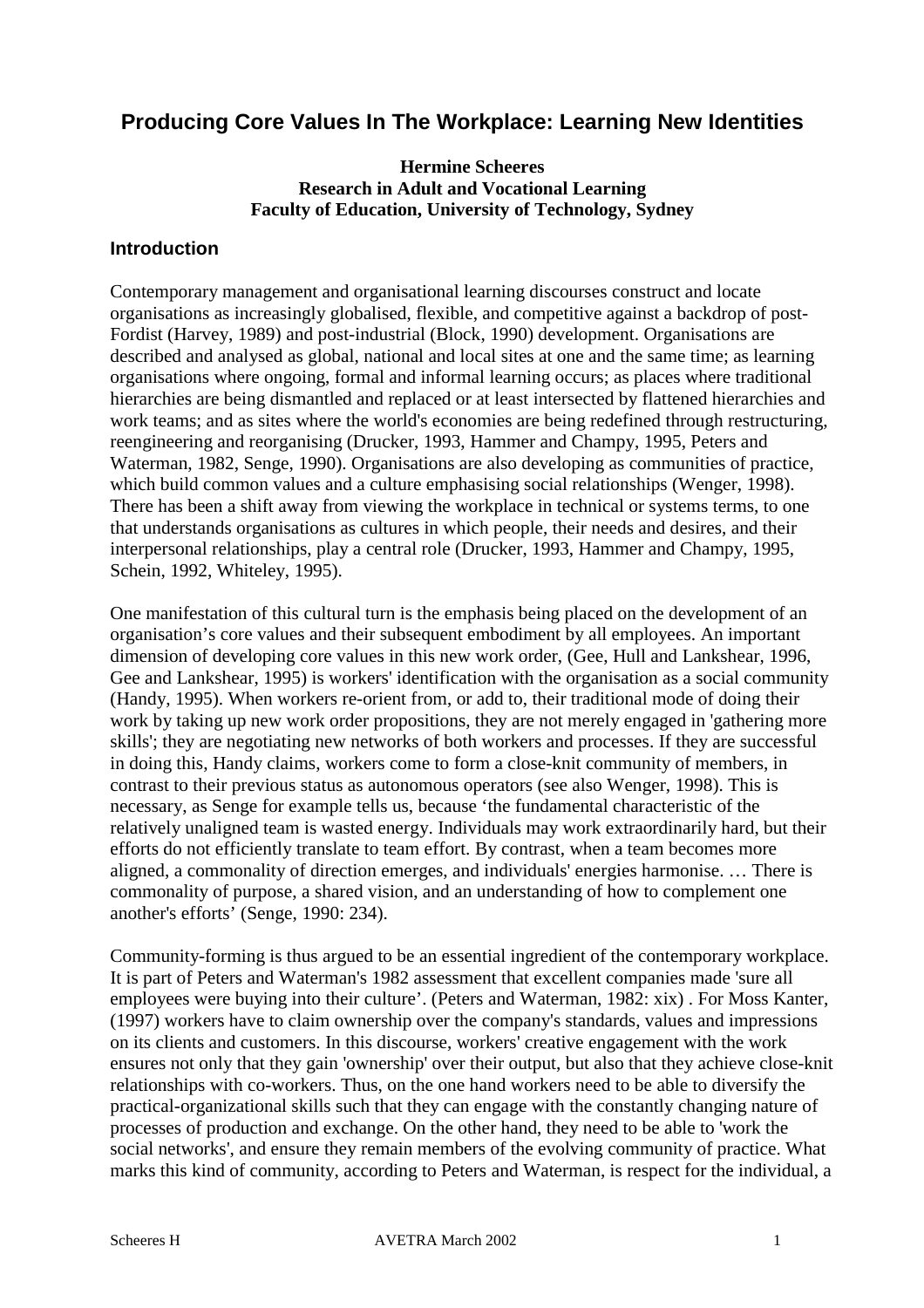feature shared by excellent companies, and a concept that is one of the core values of many organisations. This mutual respect becomes possible thanks to

> a plethora of structural devices, systems, styles and values all re-inforcing one another so that the companies are truly unusual in their ability to achieve extraordinary results through ordinary people. (Peters and Waterman, 1982: 238/9, cited in du Gay 1996: 61)

For the knowledge worker, the multi-skilled or portfolio worker, communities of practice, excellence - the new work order - to become a reality, workers need to build continuous learning into their job and their organisation (Senge, 1990; Marsick & Watkins, 1999; Field with Ford, 1995). From now on, work 'demands continuous learning because it is constantly changing. . . . to obtain the improvement in productivity that the post-capitalist society now needs, the organisation has to become both a learning and a teaching organisation' (Drucker, 1993: 92).

This paper discusses how Arturo, a large manufacturing organisation in Australia, is attempting to reconstruct itself as a cultural site. It is a workplace of 900 employees where core values discourses sit alongside product discourses, and both construct work practices that are rational and linear - production-line processes. Findings from ethnographic studies and discourse analysis of data from the workplace are used to discuss aspects of this workplace as a teaching and learning organisation, in particular, aspects connected with embodying its core values. Firstly, the paper focuses on the language of the core values themselves, exploring tensions involved in producing a common reading regarding what the values mean. Secondly, the paper turns to procedures and practices designed to ensure employees learn the core values. It tells a critical story of a training day where production-line workers are required to engage with complex literacy and numeracy activities. It further argues that opportunities for productive learning are lost or treated as disruptive in a learning context that becomes a contested site where participants struggle to (re)position themselves and have their voices heard.

## **The Core Values**

As a crucial part of continuous learning in the workplace (a subset of the call for lifelong learning), employees are expected to broaden a technical-instrumental view of work to include a further communication-focused, and in this case, ethical, view of work. At Arturo, the organisation's core values are printed, laminated, translated into workers' first languages**,** and pinned up around the factory walls and meeting rooms. They are quoted by employees and appear in company newsletters**.** Most importantly**,** mandatory training sessions are held in order that employees understand, learn and incorporate these values into their ways of 'being' a worker. (du Gay, 1996, Gee, Hull & Lankshear, 1996). Practices around core values are an integral part of a process of the increasing textualisation of the workplace where workers are required to engage with a range of language and literacy demands that are new to them. (Darville, 1995, Jackson, 2000, Iedema and Scheeres, forthcoming). Organisational values are in keeping with the notion of the workplace as a community of practice, and with Drucker's assertion that 'today we have to go beyond the information-based organization to the responsibility-based organization' (Drucker, 1993: 107).

The core values Arturo have decided on as central to their 'new' organisational culture are Integrity, Excellence, Co-operation Reliability and Responsiveness, Change and Respect. Together they project the kinds of identities Arturo is striving for. They provide an interesting example of the restructuring of businesses, or perhaps, the public texts of businesses,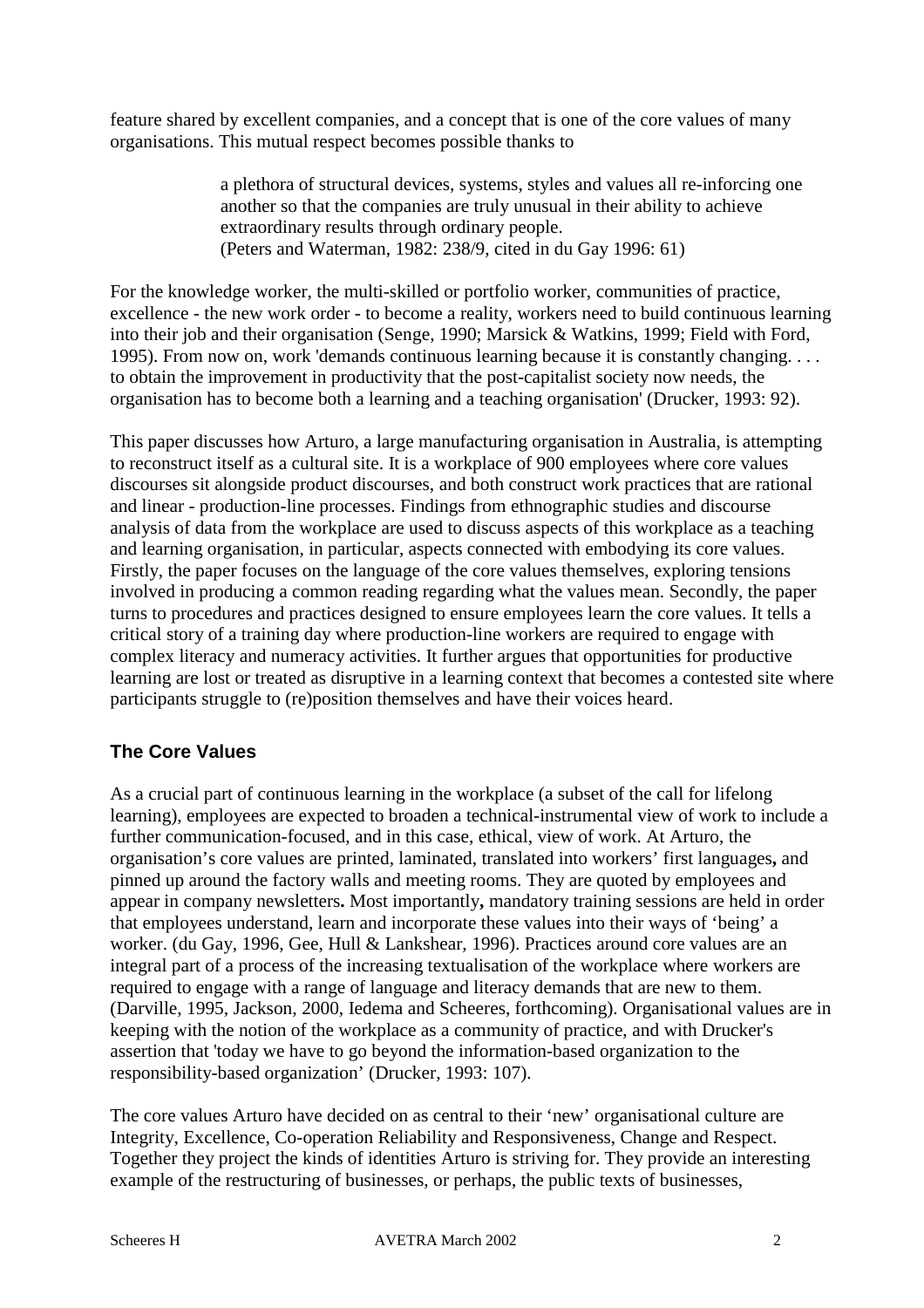integrating a focus on people as well as on products as they bring together discourses of business, community and the individual. After all, the core business of the organisation is to manufacture their products maintaining a competitive advantage. References to 'standards', 'performance' and 'business activities' are interspersed with references to 'individual behaviour' and 'social responsibilities to our people and the communities'. Even the core values headings demonstrate this mix: the attributes 'Integrity' and 'Respect' are printed alongside the more business-oriented 'Excellence' and 'Change':

#### **Our Core Values**

#### **Integrity**

We see integrity as paramount in Arturo. Our business activities and individual behaviours must be conducted with integrity at all times and in all relationships

#### **Excellence - A results orientation**

The highest level of performance in everything that we do is the Arturo standard. We measure ourselves against the worlds best and must continuously strive to achieve that level of performance.

#### **Co-operation, Reliability & Responsiveness**

We recognise that it is through co-operation, internally and externally, that we can achieve mutual goals. We must react quickly and be dependable in fulfilling our commitments.

#### **Change - Initiate & Embrace**

In a world of change, we must initiate and embrace better ways to do things. Our people need to apply their creativity and have the encouragement and resources to ensure sound ideas are accepted and implemented.

#### **Respect - the individual and the community**

We must consider and fulfil our wider social responsibilities to our people and the communities in which we operate. We must treat all others as we would like to be treated.

(Company Document 1)

#### **Understanding the core values**

The 'achievement' of these core values pre-empts a number of attitudes and behaviours. The headings inscribe states of being to strive towards but they appear abstract and intangible. The short texts that follow each heading attempt to define and at the same time explain the values in terms of obligated behaviours. The explanations are constructed as generalisations, that is, as global statements outlining how to attain the core values. Within each explanation there is a shift from statements to commands with the use of 'must'. At the same time the core values are 'our' values and 'we' are working towards attaining them. This use of personal pronouns is a way of creating inclusiveness, and in so doing implies equality and a breaking down of hierarchical barriers. The core values belong to all of us at Arturo and we all 'see', 'recognise' and 'consider' aspects of them and act on them together.

Thus, the language of the core values makes explicit a tension between the obligation constructed by 'must' and the inclusiveness suggested by the pronouns 'our' and 'we'. Questions such as 'Who is constructing the commands?' lead to 'Who is really included in 'we'?' and to the overall question 'Who developed and inscribed the core values in the first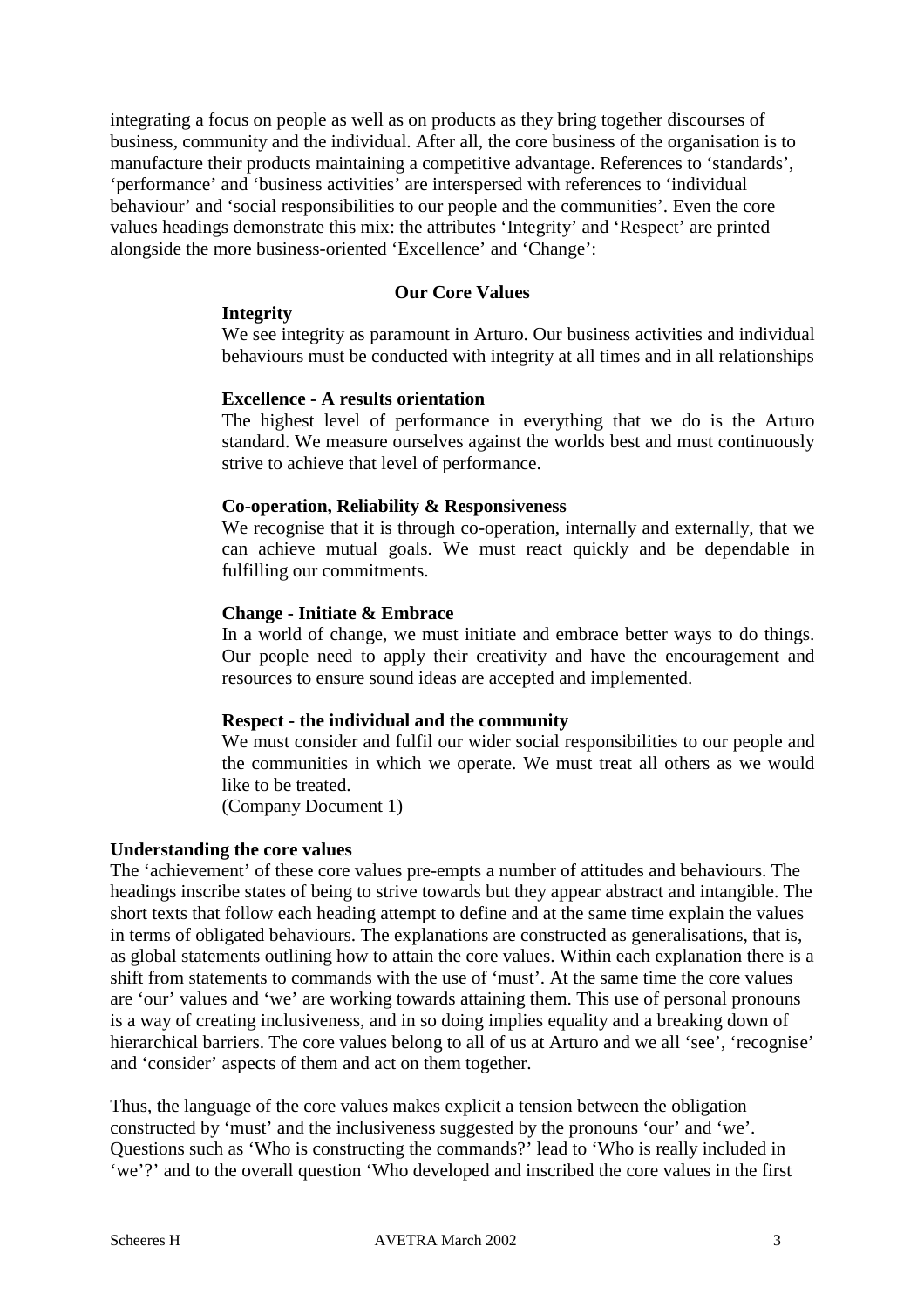place?' Not surprisingly, it is management (managers?) who thought up the core values, textualised them on glossy pages enshrined on factory walls, and as eye-catching handouts for employees. Consequently, the 'we' who 'must' think, feel and act in particular ways are the receivers of the texts, the workers. Perhaps there is an assumption that management is already imbued with these attitudes and behaviours.

The core values and their brief explanations consist of generalisations open to a range of cultural and individual interpretations. Further clarification is attempted by attaching bulletpointed lists of 'behaviours that reinforce our values' and 'behaviours that are not tolerated' to each core value. The behaviours are presented as a series of self-evident 'doings' or actions to be taken. For example, a positive behaviour is 'sticking to commitments or renegotiating them,' while its counterpart negative behaviour is listed as 'forgetting or putting aside agreed commitments.' Each 'doing' is in the present, continuous tense as they are all to be practised as ongoing activities. The activities are not sequential or ordered in any particular way. There is a sense of accumulation, that the goal will be achieved as long as all the behaviours are learnt / unlearnt and as long as the balance is kept up. The full text of the core value, 'Respect' below, illustrates this:

## **Respect – The Individual and The Community**

We must consider and fulfil our wider social responsibilities to our people and the communities in which we operate. We must treat all others as we would like to be treated.

#### **Behaviours That Reinforce Our Values**

- Treating people as individuals and being receptive to them and their ideas
- Accepting that not all people have the same background (e.g. education, sexual preference, religion) and valuing the differences
- Listening carefully to other views and opinions
- Maintaining a safe and pleasant workplace
- Being environmentally and socially responsible
- Balancing your personal, family, social and business demands

#### **Behaviours That Are Not Tolerated**

- Ignoring the contribution others can make
- Acting in isolation on issues that affect others
- Participating in or allowing discrimination or harassment of any kind
- Tolerating or participating in substance abuse of any kind
- Creating power-bases based on the withholding of knowledge, fiefdoms, ego or status

(Company Document 1)

Much of the core values text consists of abstract language, culturally-contextualised, colloquial expressions, plus the occasions of archaic vocabulary like 'fiefdom' above. Together, these conspire to keep the core values situated in the realms texts to be quoted and promoted, but without the kind of comprehension that leads easily to strategies and actions. In order to ensure awareness and understanding, and to devise strategies and actions a management edict announced that everyone must undergo core values training – that is 'everyone' from middle management to production line worker.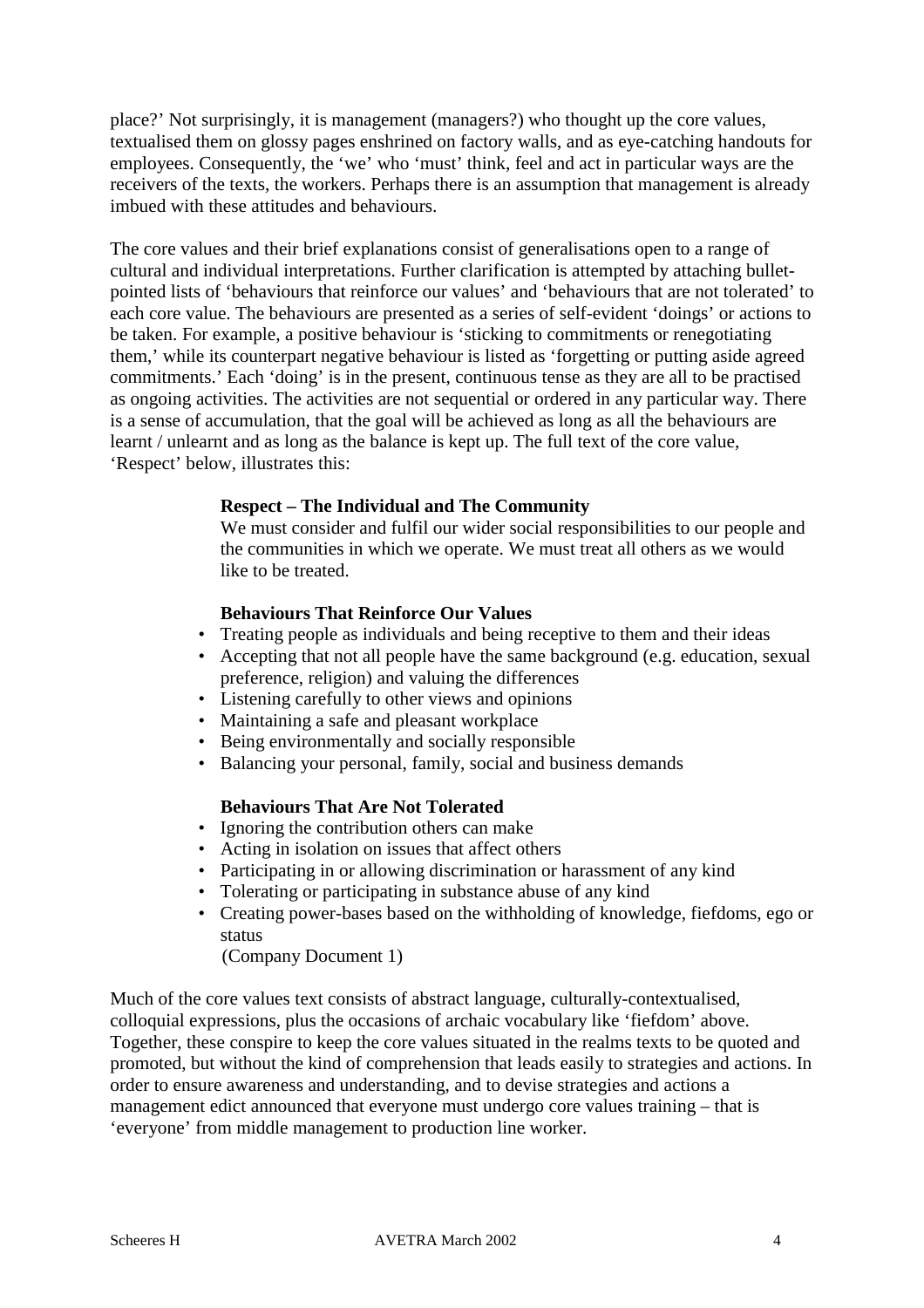## **'Learning' the core values**

A consulting company was engaged to conduct the core values training off site. It was well known amongst employees that this particular organisation was chosen because the directors/managers of the consulting company enjoyed close, personal relationships with the managers of Arturo. Making contractural arrangements with friends without any tendering or application processes, suggests to Arturo employees that this is a 'normal' way of doing business. It is particularly interesting that in this instance the favoured consultants were in fact teaching core values such as integrity.

On the training day I attended, approximately 20 workers were bussed from Arturo to a conference complex about five kilometres away. The day began at 8 am exactly and concluded at 4.30. There were 17 participants from across the organisation plus myself and one trainer, Colin. The day was opened by the managing director of production who emphasised that the company was 'about people,' and that the core values were a cornerstone of the new Arturo.

Colin outlined the day's program and handed out the 50 page workshop manual in its ringbound folder. A look through the manual revealed page after page of numbered or bulleted points; a range of activities often with score sheets; definitions or short statements; and some computer-generated graphics. The layout of the pages was dominated by the use of bold, boxes and capitalisation. The manual followed, I would argue, a fairly typical training manual genre in structure; style of presentation and tone. The content consisted of a combination of 'general' information such as how to speak up assertively and points for positive communication, interspersed with company-specific information regarding the core values, and training activities tailored to fit Arturo.

The manual inscribes the managing director of production's message that the core values are important to Arturo. This key issue is located in the early pages and provides the frame for the activities and discussions focussing on each of the five values:

#### **THE IMPORTANCE OF THE VALUES**

Arturo has identified a set of Core Values which are essential to maintaining a competitive advantage over other manufacturers. (Core Values Workshop manual p6)

With this statement the values are embedded in the principal discourse of business: competition. What is clear is that ultimately the core values are important to the core business of the organisation, that is, 'maintaining a competitive advantage'.

The training day was filled with group activities and tasks that were organised like minicompetitions. For example, groups of three or four were each given one of the core values to focus on with the following instructions:

## **CORE VALUE MATCH UP EXERCISE STAGE 1**

- 1 Form a group around your core value page
- 2 Empty the contents of the stage 1 envelope
- 3 Working together separate the items and place them on the sheet under the right headings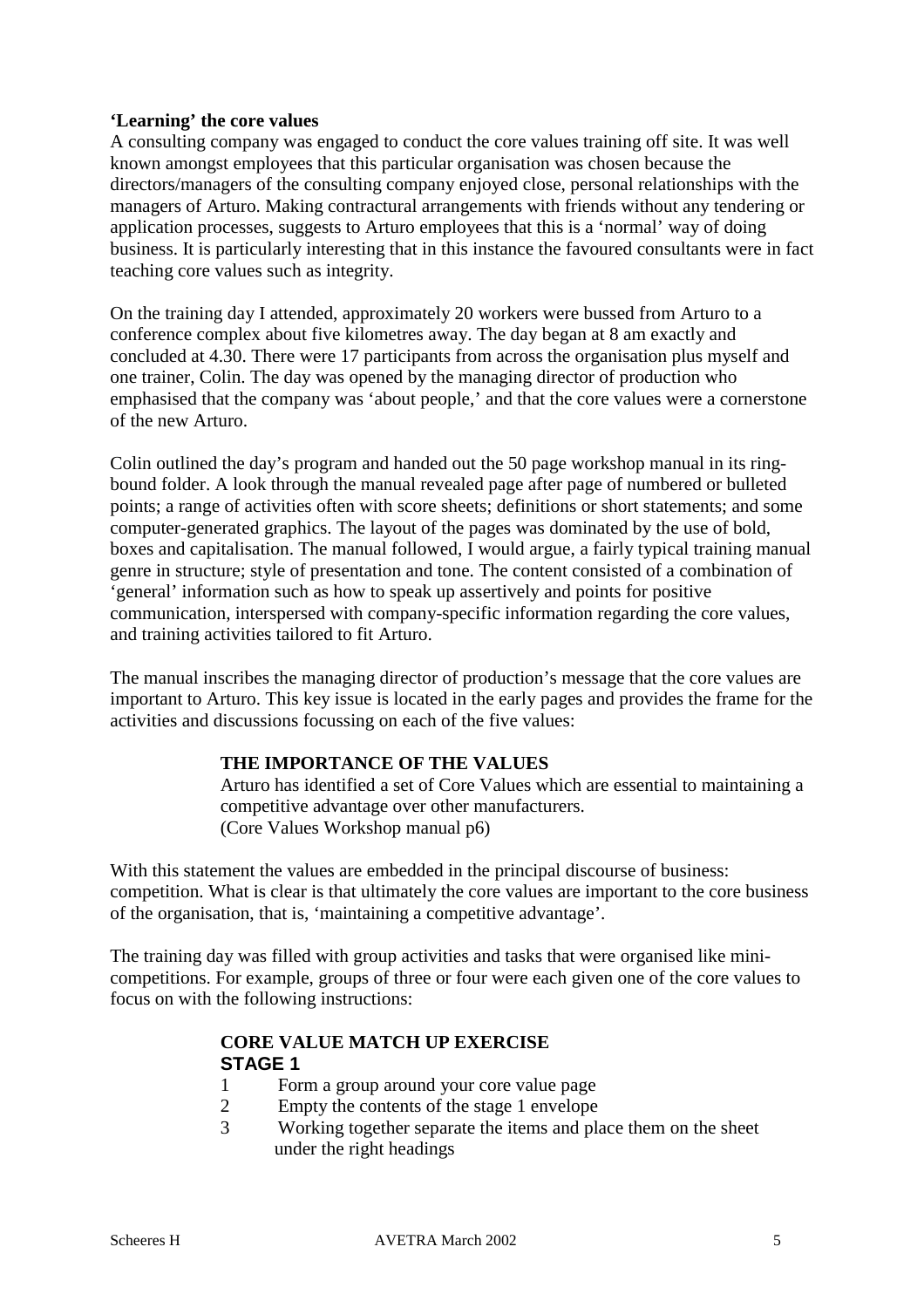## **BEHAVIOUR THAT WILL REINFORCE OUR VALUES & BEHAVIOURS THAT ARE NOT TOLERATED**

- 4 Time how long it took to complete the task
- 5 Refer to your Core Value document and score your effort as one point for every one you got correctly under the proper heading
- 6 Make a note how you worked as a team
- 7 Fill in the score sheet

(Core Values Workshop manual p17)

The emphasis was on getting the tasks completed quickly and getting the right answers. Groups were encouraged to compete against one another, albeit in a friendly way. This was the main motivating strategy and it was one that mirrored the plant manager's belief on the factory floor that the best (and only?) way to ensure the teams succeed in fixing problems is to set their projects up as if they were in competition with each other. Both scenarios fit with the prevalent 'competitive advantage' discourse.

The core values contain difficult and unusual vocabulary as well as various colloquial expressions and Colin selected a few of these to explain. However, there was no exercise or opportunity to explore participants' understanding of the core values texts. Difficulties with the exercises were, at least in part, due to lack of understanding of both particular words and concepts. Considerable time was spent asking every group what mistakes they had made, rather than investigating why people may have experienced problems with the tasks. Understanding seemed to be equated with number of correct answers.

The trainer referred to the importance of teamwork during each of the activities. Each group was called a team and there were numerous references to 'working together' to complete certain steps in the tasks. Again, there was no exploration of how people worked together, or a chance for individuals to reflect on how they participated. Rather, there was a cline to fill in on the score sheet where everyone rated their team's performance:

| <b>Terrible</b>                   |  |                       |   |   |  | <b>Terrific</b> |
|-----------------------------------|--|-----------------------|---|---|--|-----------------|
| (Unproductive)                    |  | $\mathcal{D}_{\cdot}$ | 3 | 4 |  | (Productive)    |
| Argumentative                     |  |                       |   |   |  | Cooperation     |
| <b>Bossy</b>                      |  |                       |   |   |  | Respect         |
| Unpleasant                        |  |                       |   |   |  | Fun             |
| No focus                          |  |                       |   |   |  | Focus           |
| (Core Values Workshop manual p19) |  |                       |   |   |  |                 |

The relationship of all of this to the core values remained implicit and/or tenuous for me and I believe for most participants in the workshop. What was very explicit and did grab attention was the page that carried only the following message:

## **"YOU MAY BE ASKED TO DESCRIBE A CORE VALUE AT ANY**  TIME DURING THE PROGRAM !!!!!!"

(Core Values Workshop manual)

#### **Disrupting the dot points**

Throughout the day, people did, on the whole, participate in the activities, though it often seemed that completing the task was the main goal for workers and consultant alike. However,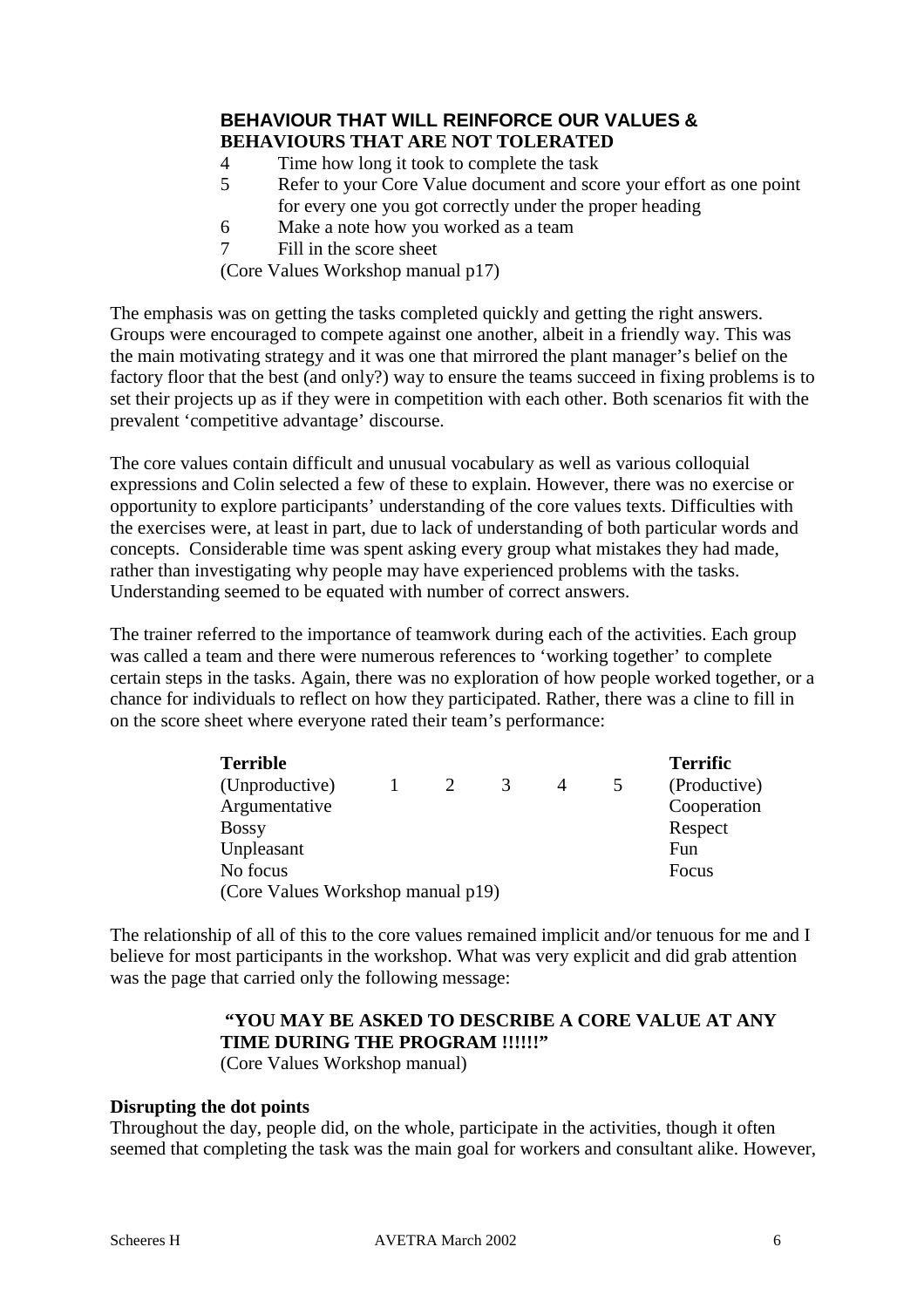on two occasions participants' voices rose with issues and concerns that deviated from the normative processes that constructed what was possible in any session.

The first point of departure was in the middle of one 'major' activity asking participants to compile a list of five areas 'where Arturo is really "good" and 5 areas where Arturo is "not so good."' Training opportunities, cultural acceptance and advanced technology were the prominent 'good' things, while shortage of parts, communication up and down, and poor working conditions headed the 'not so good' list. As coloured dots were being allocated to items to reduce the list, one participant tentatively broached the ethical issue of promoting, or being involved in, the gaming industry and suggested this was a problem, and a 'not so good' Arturo activity. Another person joined in by asking whether Arturo gave money to help addicted gamblers, and suggested there should be a legal obligation to do so. Colin's opportunity to open up a discussion that had come from one of the process workers rather than the consultant's manual or Arturo's management was ignored. He curtailed the discussion by suggesting everyone had a choice regarding where they might work, as he hastily turned to the next calculation.

The second interruption occurred towards the end of the day in the middle of a 'pep' talk by the trainer. Colin had earlier praised Arturo for their development of core values to underpin and humanise the workings of an industrial company. He described this as 'risky' and 'very forward looking'. Now he was emphasising personal obligations and responsibilities, as 'it is up to each one of you' to extend and enhance the core values, thereby improving the things Arturo is good at, and decreasing the things Arturo is not so good at. As he was speaking, one participant suddenly called out that 'in Arturo you are not allowed to speak …. No-one can open his (sic) mouth in Arturo. If you do you are moved to another section.' A space had been created for further voices to be heard. One woman stated 'I'm a little bit scared to say something,' and another man gave an example of someone who spoke up and 'on Monday morning he wasn't there.' An animated discussion quickly developed where one after another employee talked about the fear that stopped them from speaking out. One specific example citing personal experience of the consequences of criticism came from the person sitting next to me. He explained how he had felt secure in his on site English class where learners were encouraged to talk about problems and complaints. However, someone else in the class passed on the complaints to 'his boss,' and the complainer was punished by being moved to a less desirable position the following day.

These unexpected outbursts may have been in the minds of the speakers when they were asked to list good/not so good things. Perhaps they were even there from the time the core values were first read out at the beginning of the day. In any case, the issue raised here by a number of the participants and reinforced by the body language and assent of others present indicated that there was much more exploration of core values needed amongst this workshop group, and possibly throughout Arturo.

Colin again wanted to move on. By looking anxiously at his watch and turning pages of the manual he made it clear that he needed to get through the day's program. His initial responses and involvement in the discussion demonstrated that he did recognise that what was happening was important in terms of practices in the workplace, in particular what was being exposed regarding power and social relations. However, the prescriptive and linear structure of the training program demanded adherence to set activities. He brought closure to the episode by announcing 'Arturo is having a two day workshop for managers and supervisors and everything from here is going to that workshop' – an unsatisfactory resolution.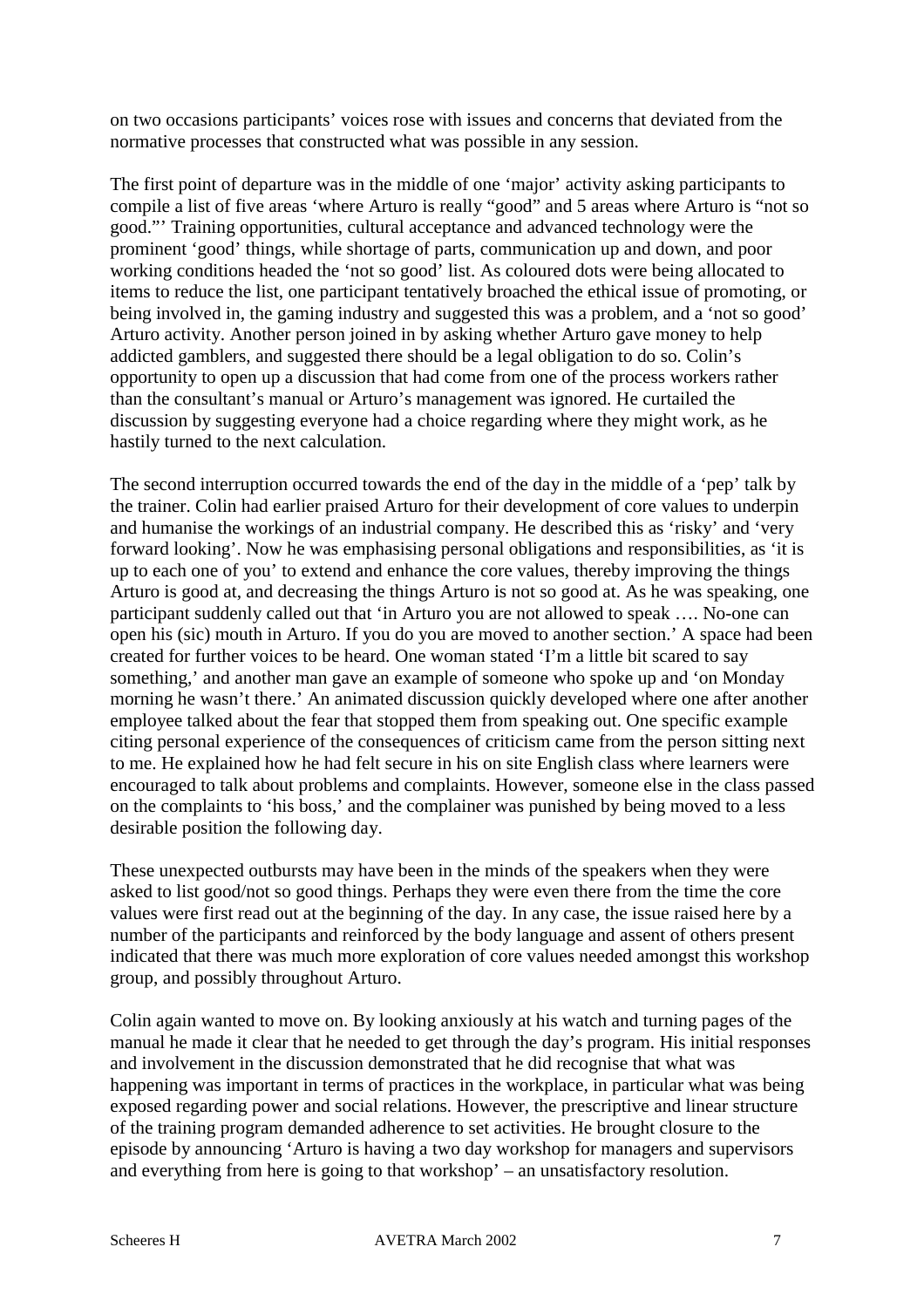For me the difference between the engagement of the workshop members during these short disruptions and their participation in previous activities was palpable. These were bottom-up issues born from personal experiences. While the workshop manual purported to relate closely to Arturo's workers, and while most did do the tasks presented by the trainer, the training was all top down and /or de-personalised by the reliance on strict linear progression and arithmetic methods of getting, for example, the 'three agreed main points.'

## **Conclusion: Learning and Commitment**

The dominant voices during the training I attended were the (spoken and written) voices of the consultants acting for the management of Arturo. The space for other voices was limited – constrained by the rigorous and bounded structure of the activities. The top down nature of the manual, plus the task-time spent on tallies, in particular moving from individual to small group to whole group scores and agreements, positions the participants as passive followers of procedures. Opportunities to be more self-directed, for example in a problem-solving task to be carried out after the training day, are still tightly structured and highly routinised. Nevertheless, during this training day, resistances surfaced as participants attempted to take up different speaker positions as they challenged the company's ethical stance and the consensual results of the "good things / bad things" activity. The attempts to open up spaces for different kinds of learning and the foregrounding of different kinds of worker identities were subjugated by the power of the training text and trainer talk (Lather, 1991, Scheeres and Solomon, 2000, Stronach and MacLure, 1997).

From the point of view of the consultant, the training program is geared to lead towards the final activity: for each participant to create a written text outlining future practices that would demonstrate commitment to the core values. His job is then completed. For Arturo, the proof of success is more complex as management wants to 'see' the commitment in action – the commitment practices taken into the work environment. However, unlike the program's other tasks, here there is no structured follow up procedure. How seriously then is the commitment (and commitment text) taken by participants likely to be? If there has been nothing openended or reflective without being pulled into shape by well worn training techniques, then what are the chances that commitments will be textualised, let alone practised, after participants have been bussed back to the production site? When the production manager cries that he 'can't understand why [the workers] don't take [the core values] more seriously,' and when he draws attention to the complicated logistics and expense of the training, he ignores, or is oblivious to, how autonomy and agency may be recognised and played out in these programs and in the workplace generally.

The process of learning the core values at Arturo centres on the training program and on a belief that every individual worker has a responsibility to attend and participate in the training. That the core values have been devised by management and handed down the line with no discussion or debate integral to their development remains unquestioned and unproblematised. Management expects that everyone should have developed a clear understanding of what the values are in terms of the behaviours that reinforce them and behaviours that are not tolerated, and through this understanding decided on their own practices to achieve the values. Thus, there is an assumption that the core values are agreed, that is, that by handing them around the factory, by referring to them in company talks and documents, and, importantly, by doing the training program, the values will be assimilated into the newly emerging 'beings' of the employees. (du Gay, 1996) But the core values can't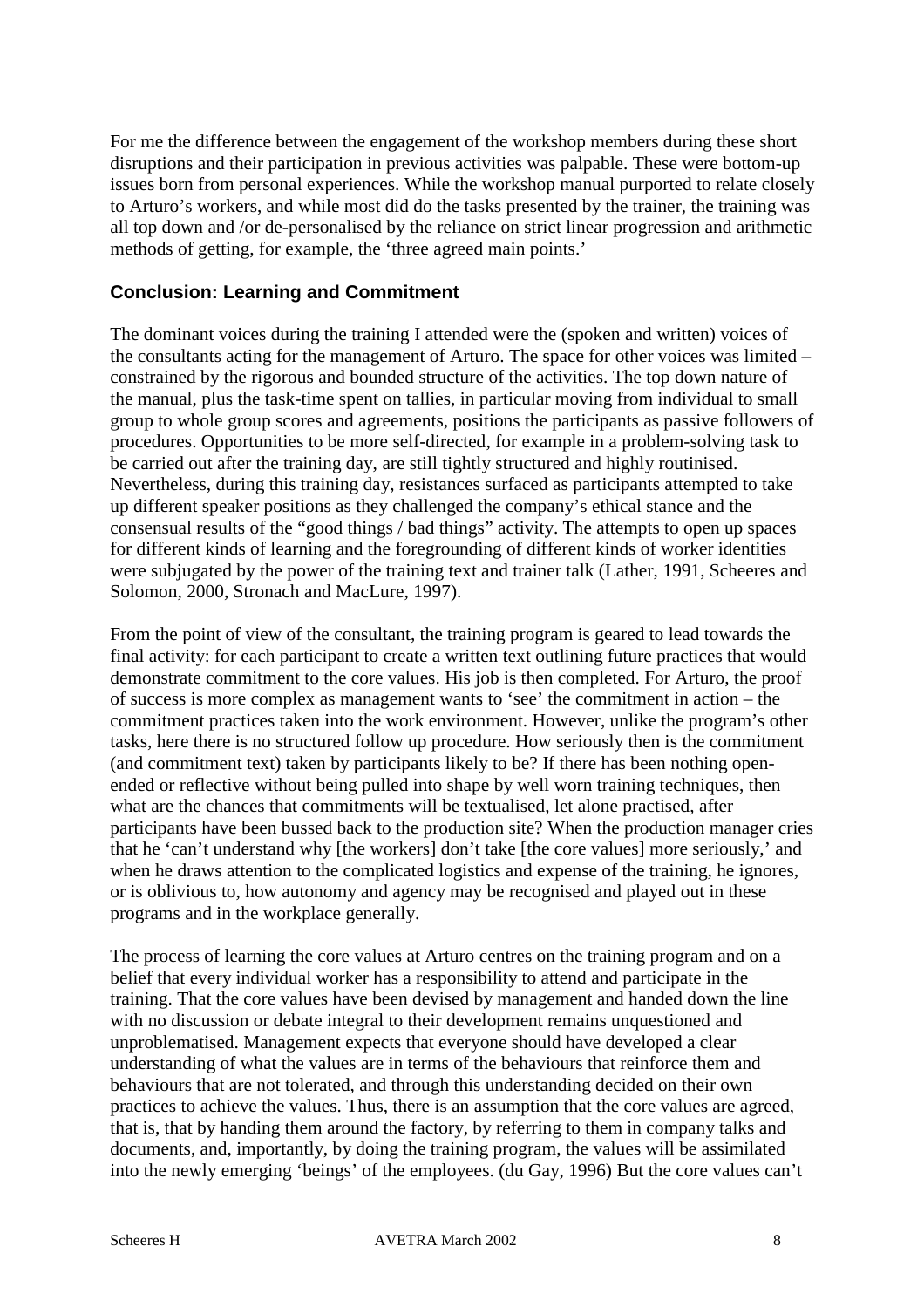be talked or trained into existence. The juxtaposition of learning and training in this workplace (and in this paper) and require further interrogation. An exploration of the implications of the 'cultural turn' in organisational learning and management literature needs to be understood to some extent in terms of worker identity (du Gay 1996; Hall & du Gay 1996; Gee, Hull & Lankshear 1996). What is now expected, indeed what is essential to being a competent worker is an ability to 'invent our selves' (Rose 1996), or to re-invent ourselves as a different kind of 'organizational self,' and this entails much more than training days and training manuals.

## **References**

- Block, F (1990), *Postindustrial possibilities,* University of California Press, Berkeley.
- Darville, R (1995), 'Literacy experience and power', in Campbell, M and Manicom, A (eds), *Knowledge, experience and ruling relations*, University of Toronto Press, Toronto, pp. 249-261.
- Drucker, P F (1993), *Post-capitalist society,* Butterworth-Heinemann, Oxford.
- du Gay, P (1996), *Consumption and identity at work,* Sage, London.
- Field, L and Ford, G W (1995), *Managing organisational learning : from rhetoric to reality,*  Longman, Melbourne, Victoria.
- Gee, J P, Hull, G and Lankshear, C (1996), *The new work order: behind the language of the new capitalism,* Allen & Unwin, Sydney.
- Gee, J P and Lankshear, C (1995), 'The new work order: critical language awareness and fast capitalism' in *Discourse: studies in the cultural politics of education* 16(1) pp 5-19.
- Hall, S and du Gay, P (eds), (1996), *Questions of cultural identity*, Sage, London.
- Hammer, M and Champy, J (1995), *Reengineering the corporation : a manifesto for business revolution,* Brealey Publishing, London.
- Handy, C (1996), *Beyond certainty: The changing world of organisations*, Arrow Books, London.
- Harvey, D (1989), *The condition of postmodernity : an enquiry into the origins of cultural change,* Blackwell, Oxford, England , Cambridge, Massachussetts.
- Iedema, R and Scheeres, H (forthcoming), 'Organising and businessing identity: rethinking/reframing pedagogies', in *Teaching English For International Business.*
- Jackson, N (2000), 'Writing-up people at work: investigations of workplace literacy', *Conference Proceedings, Working Knowledge Conference,* University of Technology, Sydney, pp 263-272 .
- Lather, P (1993), 'Fertile obsession: validity after poststructuralism', *Sociological Quarterly,*  vol.34, no.4, pp. 673-693.

Marsick, V J and Watkins, K E (1999), *Facilitating learning organizations : making learning count,* Gower, Aldershot, Hampshire, England.

- Moss Kanter, R (1997), *Frontiers of management,* Harvard Business Review Books, Harvard.
- Peters, T J and Waterman, R H (1982), *In search of excellence : lessons from America's bestrun companies,* Harper & Row, Warner Books, New York.
- Rose, N (1996), *Inventing ourselves: psychology, power and personhood*, Cambridge University Press, Cambridge.
- Scheeres, H and Solomon, N (2000), 'Whose text? Methodological dilemmas in collaborative research practice', in Lee, A and Poynton, C (eds) *Culture and text,* Allen and Unwin, Sydney, pp 114-132.
- Schein, E H (1992), *Organizational culture and leadership,* Jossey-Bass, San Francisco.
- Senge, P M (1990), *The fifth discipline : the art and practice of the learning organization,*  Doubleday/Currency, New York.
- Stronach, I and MacLure M, (1997), *Educational research undone: the postmodern*